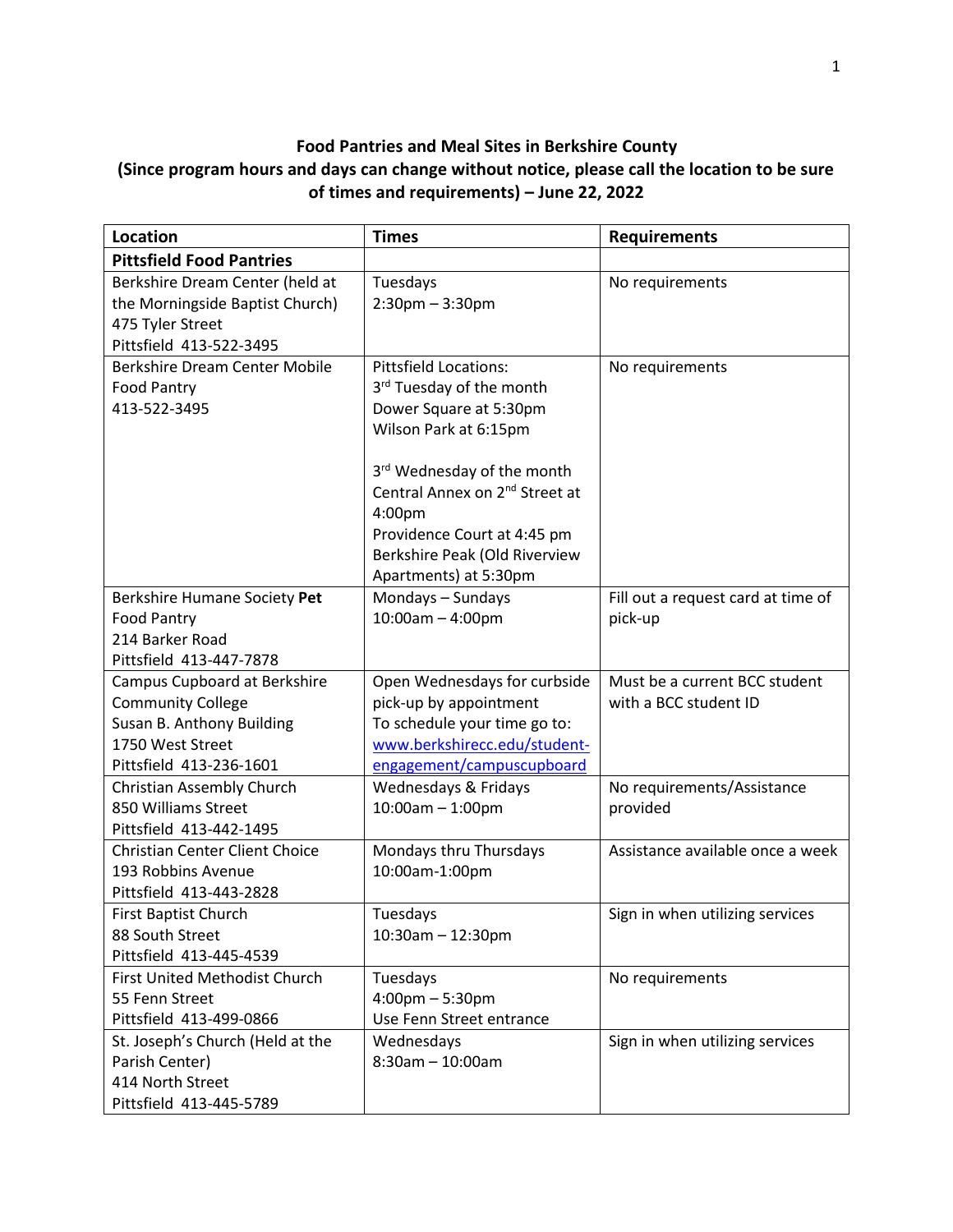| St. Mark's Church                                          | Last two Fridays of each month                                 | No requirements                                    |
|------------------------------------------------------------|----------------------------------------------------------------|----------------------------------------------------|
| 400 West Street                                            | $9:00am - 11:00am$                                             |                                                    |
| Pittsfield 413-447-7510                                    |                                                                |                                                    |
| The Salvation Army                                         | Mondays, Wednesdays, and                                       | No requirements                                    |
| 298 West Street                                            | Fridays                                                        |                                                    |
| Pittsfield 413-442-0624                                    | 12:30pm - 3:00pm                                               |                                                    |
| Soldier On Food Pantry<br>360 West Housatonic Street       | Saturdays<br>$8:00am - 11:00am$                                | Open to the public<br>Need verification of address |
| Pittsfield 413-236-5644                                    |                                                                |                                                    |
| South Community Food Pantry                                | Wednesdays & Thursdays                                         | Short application to fill out                      |
| 110 South Street                                           | $7:30$ am $-11:00$ am                                          | Assistance available once a week                   |
| Pittsfield 413-464-8042, ext. 19                           | Outside drive-through                                          |                                                    |
|                                                            | Walk-Ups available                                             |                                                    |
| South Community Food Pantry                                | Deliveries on Mondays,                                         | No requirements                                    |
| Mobile Food Delivery                                       | Tuesdays, & Wednesdays                                         |                                                    |
| 110 South Street                                           | Please call the food pantry line                               |                                                    |
| Pittsfield 413-464-8042, ext. 19                           | and leave a message if you                                     |                                                    |
|                                                            | want a delivery                                                |                                                    |
| <b>Becket, Dalton &amp; Hinsdale</b>                       |                                                                |                                                    |
| <b>Food Pantries</b>                                       |                                                                |                                                    |
| <b>Becket Federated Church Parish</b>                      | 1 <sup>st</sup> & 3 <sup>rd</sup> Saturdays of each            | For Becket, Washington, and the                    |
| House                                                      | month                                                          | surrounding Hilltowns                              |
| 3381 Main Street                                           | $9:00$ am $-11:00$ am                                          |                                                    |
| Becket 413-841-1701                                        |                                                                | Emergencies: 413-770-1897                          |
| Dalton United Methodist Church                             | Tuesdays                                                       | Open to Berkshire County                           |
| 755 Main Street                                            | $4:00 \text{pm} - 6:00 \text{pm}$                              | residents                                          |
| Dalton 413-684-0521                                        |                                                                |                                                    |
| First Congregational Church of                             | Thursdays                                                      |                                                    |
| Hinsdale                                                   | 10:00am - 11:00am                                              |                                                    |
| Located at Hinsdale Trading                                |                                                                |                                                    |
| <b>Company Parking Lot</b>                                 |                                                                |                                                    |
| 371 Old Dalton Road                                        |                                                                |                                                    |
| Hinsdale 413-655-2670                                      |                                                                |                                                    |
| The Food Bank of Western<br>Massachusetts Mobile Food Bank | 4 <sup>th</sup> Wednesday of each month<br>$11:00$ am - 12Noon | No proof of eligibility required                   |
| Held at the Dalton CRA                                     | Rain or shine                                                  |                                                    |
| 400 Main Street                                            |                                                                |                                                    |
| Dalton 413-247-9738, ext. 121                              |                                                                |                                                    |
| St. Agnes Church                                           | Thursdays                                                      | For Dalton and Hilltown                            |
| 489 Main Street                                            | $5:30$ pm $-6:00$ pm                                           | residents only                                     |
| Dalton 413-684-0125                                        |                                                                |                                                    |
| <b>Lanesboro Food Pantry</b>                               |                                                                |                                                    |
| American Legion                                            | Fridays                                                        | Open to the public                                 |
| Located in the old school house in                         | $9:00$ am $-11:00$ am                                          |                                                    |
| <b>Berkshire Village</b>                                   |                                                                |                                                    |
| 144 Old State Road                                         |                                                                |                                                    |
| Lanesboro 413-442-1025                                     |                                                                |                                                    |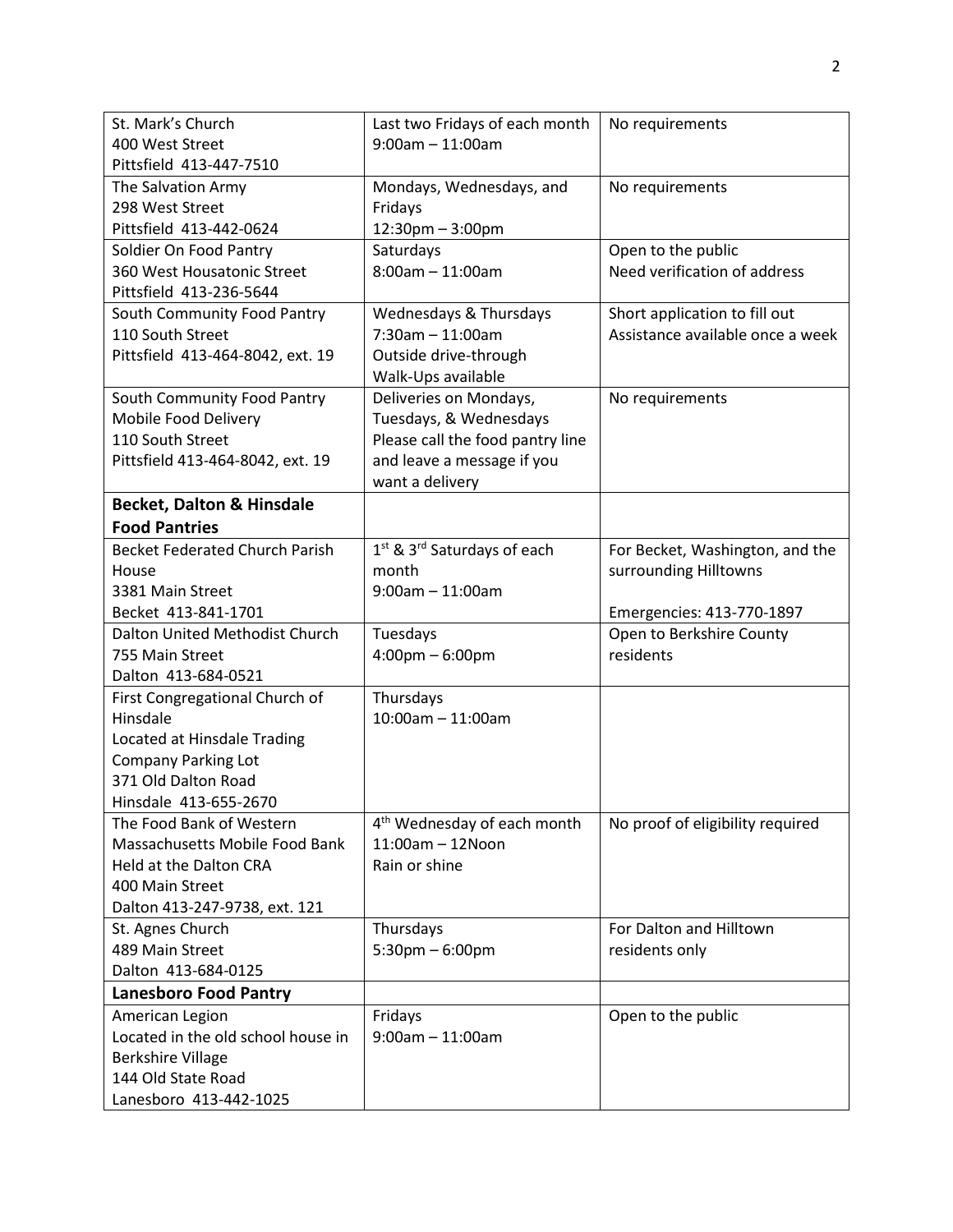| <b>North County Food Pantries</b>                  |                                                      |                                   |
|----------------------------------------------------|------------------------------------------------------|-----------------------------------|
| Adams COA Mobile Food Bank                         | 2 <sup>nd</sup> and 4 <sup>th</sup> Tuesday of every | No proof of eligibility required  |
| Food Bank of Western Mass.                         | month                                                | One distribution per household    |
| 3 Hoosac Street                                    | $10:00$ am - 11:00am                                 | Must be a Berkshire County        |
| Adams 413-743-8333                                 |                                                      | resident                          |
| Adams COA Brown Bag                                | Fourth Friday of every month                         | For residents 60+. Must           |
| 3 Hoosac Street                                    | $11:00am - 12Noon$                                   | complete application to join      |
| Adams 413-743-8333                                 |                                                      | program.                          |
| Al Nelson Friendship Center                        | Wednesdays                                           | Assistance to residents of        |
| 45 Eagle Street                                    | $10:00am - 2:00pm$                                   | Clarksburg, Florida, and North    |
| North Adams 413-664-0123                           | Friends physically unable to get                     | Adams every other week            |
|                                                    | to the food pantry, call on                          |                                   |
|                                                    | Wednesdays between                                   |                                   |
|                                                    | 10am-2pm to set-up a delivery                        |                                   |
|                                                    | which will take place on                             |                                   |
|                                                    | Thursdays, 10:00am - 12Noon                          |                                   |
| Berkshire Dream Center Mobile                      | <b>North Adams Locations:</b>                        | No requirements                   |
| <b>Food Pantry</b><br>413-522-3495                 | 4 <sup>th</sup> Wednesday of the month               |                                   |
|                                                    | Mohawk Forest at 5:00pm<br>Brayton Hill at 5:45pm    |                                   |
|                                                    | Greylock at 6:30pm                                   |                                   |
| <b>Cheshire Food Pantry</b>                        | 1 <sup>st</sup> Saturday of each month               | Available to all Cheshire         |
| Held at the Cheshire Community                     | 11:00am - 12:00noon                                  | residents with proof of residency |
| Center                                             |                                                      | Emergency food is also available  |
| 119 School Street                                  |                                                      |                                   |
| Cheshire 413-743-9719                              |                                                      |                                   |
| <b>Community Bible Church</b>                      | 3rd Wednesday of each month                          | Must be a Mass. resident          |
| 160 Bridges Road                                   | 12Noon - 2:00pm                                      |                                   |
| Williamstown 413-458-5556                          |                                                      |                                   |
| The Food Bank of Western                           | 1 <sup>st</sup> and 3 <sup>rd</sup> Fridays of each  | No proof of eligibility required  |
| Massachusetts Mobile Food Bank                     | month                                                | One distribution per household    |
| North Adams American Legion                        | $10:00$ am - 11:00am                                 |                                   |
| 124 American Legion Drive                          |                                                      |                                   |
| North Adams 413-247-9738,                          |                                                      |                                   |
| ext. 121                                           |                                                      |                                   |
| North Adams COA Brown Bag                          | 4 <sup>th</sup> Friday of every month                |                                   |
| Distribution at Harper Center<br>118 Church Street | $12:30$ pm $-1:30$ pm                                |                                   |
| Williamstown 413-662-3125                          |                                                      |                                   |
| St. John Paul II Charity Center                    | Wednesdays                                           | Assistance to residents of        |
| 2 Columbia St. (Rte. 8)                            | $11:00am - 1:00pm$                                   | Adams, Cheshire, and Savoy        |
| Adams 413-743-0577                                 |                                                      | every week                        |
|                                                    |                                                      |                                   |
|                                                    |                                                      |                                   |
|                                                    |                                                      |                                   |
|                                                    |                                                      |                                   |
|                                                    |                                                      |                                   |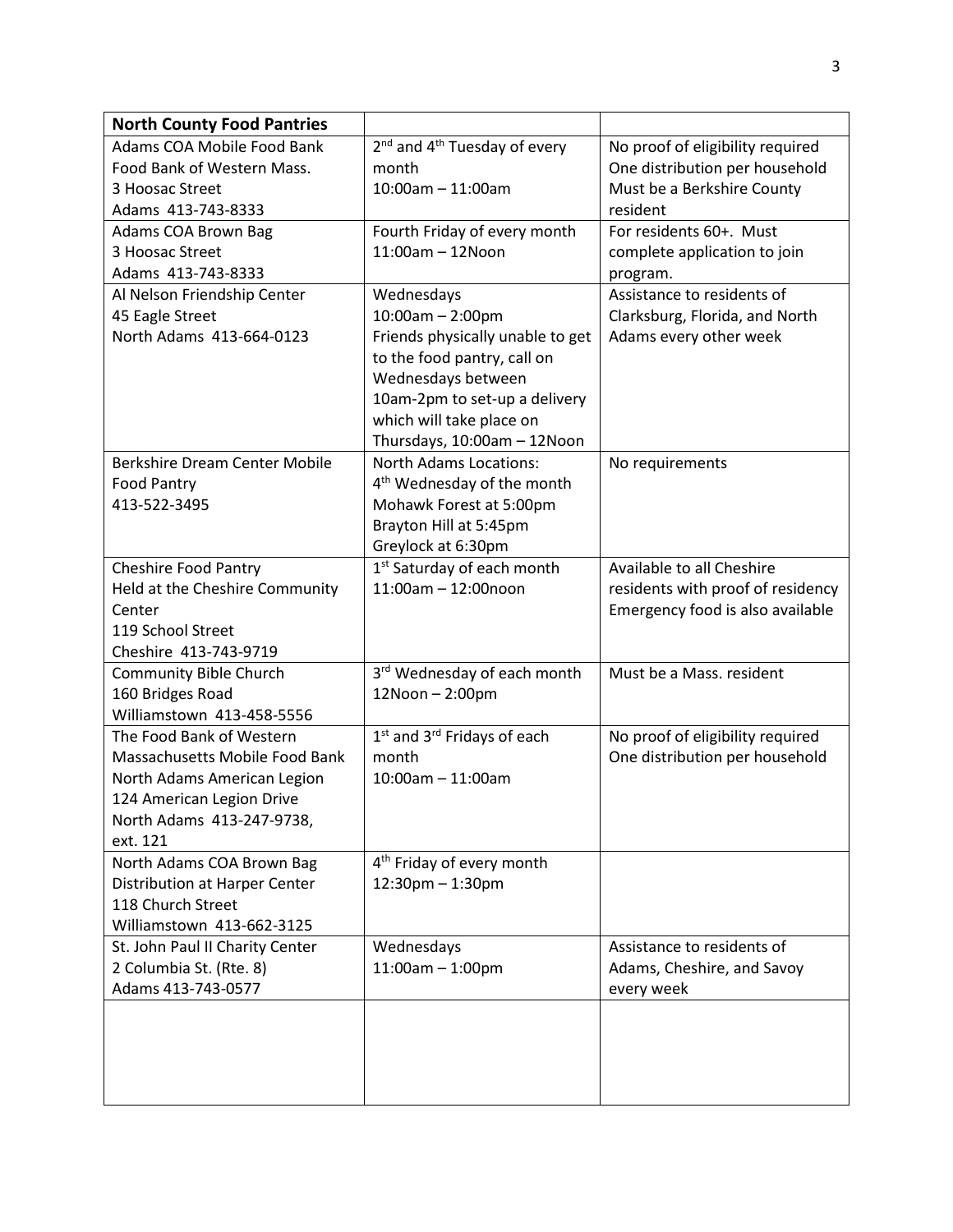| The Salvation Army                | Tuesdays                                             | For North County residents only  |
|-----------------------------------|------------------------------------------------------|----------------------------------|
| <b>Gateway New Life Center</b>    | 12Noon-3:00pm                                        |                                  |
| 393 River Street                  | Drive or walk-thru                                   |                                  |
| North Adams 413-663-7987          | For Emergency Pantry please                          |                                  |
|                                   | call 413-663-7987                                    |                                  |
|                                   | Deliveries on Wednesdays                             |                                  |
|                                   | 12Noon - 2:00pm                                      |                                  |
|                                   | Call 413-663-7987 on Tuesdays                        |                                  |
|                                   | 10:00am - 12:00Noon to                               |                                  |
|                                   | schedule a delivery                                  |                                  |
| Williamstown Food Pantry at       | 1 <sup>st</sup> & 3 <sup>rd</sup> Wednesdays of each | Assistance to residents of       |
| St. Patrick & St. Raphael Parish  | month                                                | Hancock, New Ashford,            |
| 53 Southworth Street              | $9:00am - 12Noon$                                    | Williamstown, and Pownal, VT     |
| Williamstown 413-458-4946,x11     | Drive or walk-thru                                   |                                  |
| or 413-458-3149                   |                                                      |                                  |
| <b>South County Food Pantries</b> |                                                      |                                  |
| The Food Bank of Western          | 1 <sup>st</sup> Tuesday of each month                | No proof of eligibility required |
| Massachusetts Mobile Food Bank    | $11am - 12Noon$                                      |                                  |
| Held at CHP                       | Rain or shine                                        |                                  |
| 444 Stockbridge Road              |                                                      |                                  |
| Gt. Barrington 413-247-9738, ext. |                                                      |                                  |
| 121                               |                                                      |                                  |
| Lee Food Pantry                   | Saturdays                                            | Serves people in Becket, Lee,    |
| 45 Railroad Street                | $10:00$ am - 12Noon                                  | Lenox Dale, Otis, Stockbridge,   |
| Lee 413-644-0022                  |                                                      | Tyringham, & West Stockbridge    |
|                                   |                                                      | www.graceberkshires.org          |
| Lenox Ecumenical Food Pantry      | Saturdays                                            | Serves Lenox and Lenox Dale      |
| Located at the United Methodist   | $10:00$ am - 11:00am                                 | residents along with our         |
| Church of Lenox                   |                                                      | members of Lenox and Lenox       |
| 6 Holmes Road                     |                                                      | Dale churches - Assistance       |
| Lenox 413-445-5918 or             |                                                      | available every other week       |
| 413-822-8673                      |                                                      |                                  |
| Monterey Pantry Pickup            | Curbside pick-up,                                    | No requirements                  |
| Held at the Meetinghouse          | in-person shopping, or home                          | Please wear a mask               |
| 449 Main Road (In the basement)   | delivery                                             |                                  |
| Monterey                          | Saturdays                                            |                                  |
| 413-528-1443, ext. 247            | $10:00$ am - 11:30am                                 |                                  |
| Call the above telephone number   | Weekly visits are welcome                            |                                  |
| to schedule a home delivery       |                                                      |                                  |
| Otis Food Pantry                  | Wednesdays                                           | No residency restrictions        |
| 1 North Main Road                 | $10:00$ am $-12$ Noon                                |                                  |
| Otis                              |                                                      |                                  |
| otisfoodpantry@gmail.com          |                                                      |                                  |
| On Facebook at: Otis Food Pantry  |                                                      |                                  |
|                                   |                                                      |                                  |
|                                   |                                                      |                                  |
|                                   |                                                      |                                  |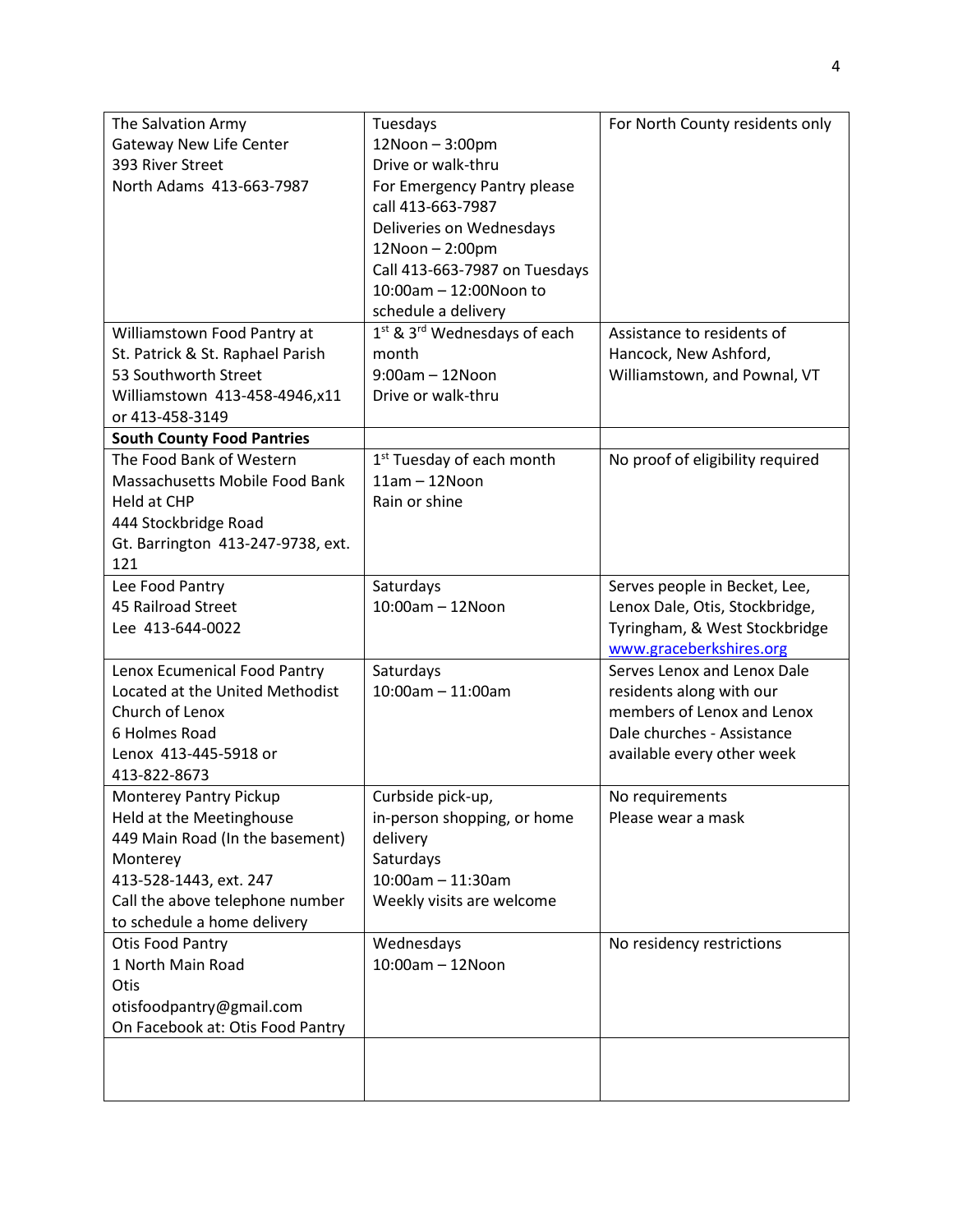| Peoples Pantry                     | Mondays                           | South County residents only      |
|------------------------------------|-----------------------------------|----------------------------------|
| 5 Taconic Avenue at St. James      | $4:00 \text{pm} - 5:30 \text{pm}$ | No proof of eligibility required |
| Place – Across from CVS            | Thursdays                         |                                  |
| Gt. Barrington                     | $10:00$ am $- 12:30$ pm           |                                  |
| www.thepeoplespantrygb.org         |                                   |                                  |
| Sheffield Food Assistance          | Mondays                           | Must be resident of Southern     |
| Held at Old Parish Church          | $9:00$ am - 10:00am               | Berkshire Regional School        |
| 125 Main Street                    |                                   | <b>District</b>                  |
| Sheffield 413-229-2624             |                                   |                                  |
| <b>Stephentown, NY Food Pantry</b> |                                   |                                  |
| Stephentown Federated Church       | Saturdays                         | Serves residents of Hancock and  |
| 1513 Garfield Road                 | $9:00$ am $-11:00$ am             | Stephentown                      |
| (County Road 26)                   | Available weekly from your car    | Need proof of residency          |
| Stephentown, NY 518-487-8606       |                                   |                                  |

| <b>Breakfast Meal Sites</b>                  |                                      |
|----------------------------------------------|--------------------------------------|
| <b>First United Methodist Church</b>         | Tuesdays - Harvest Table Breakfast   |
| 55 Fenn Street                               | $8:00am - 9:00am$                    |
| Pittsfield 413-499-0866                      | Use Fenn Street Entrance             |
|                                              |                                      |
| <b>Pittsfield Public Schools</b>             | Children 18 and under eat free       |
| Summer Food Program                          | From June 27 - August 26             |
| 413-448-9608                                 | <b>Conte Community School</b>        |
|                                              | Mondays - Fridays, 9:00am - 9:30am   |
|                                              | Morningside Community School         |
|                                              | Mondays - Fridays, 9:00am - 9:30am   |
| The Salvation Army                           | Mondays thru Fridays                 |
| 298 West Street                              | Brunch served $10:30$ am $-11:30$ am |
| Pittsfield 413-442-0624                      |                                      |
| South Community Food Pantry - St. Joseph's   | Wednesdays & Thursdays               |
| Kitchen                                      | $8:00am - 9:00am$                    |
| 110 South Street                             | Grab & Go                            |
| Pittsfield 413-464-8042, ext. 19             |                                      |
|                                              |                                      |
| <b>Lunch Meal Sites</b>                      |                                      |
| Bright Morningstar Kitchen Dine with Dignity | Tuesdays & Fridays                   |
| 475 Tyler Street - Downstairs                | $11:30$ am - $12:30$ pm              |
| Pittsfield 413-522-3495                      |                                      |
| Cathedral of the Beloved                     | Sundays                              |
| Held on the lawn at St. Joseph's Church      | 1:00pm                               |
| 414 North Street                             |                                      |
| Pittsfield 413-344-8262                      |                                      |
| Christian Center                             | Mondays thru Thursdays               |
| 193 Robbins Avenue                           | 12Noon-1:00pm                        |
| Pittsfield 413-443-2828                      |                                      |
|                                              |                                      |

## **Pittsfield Meal Sites**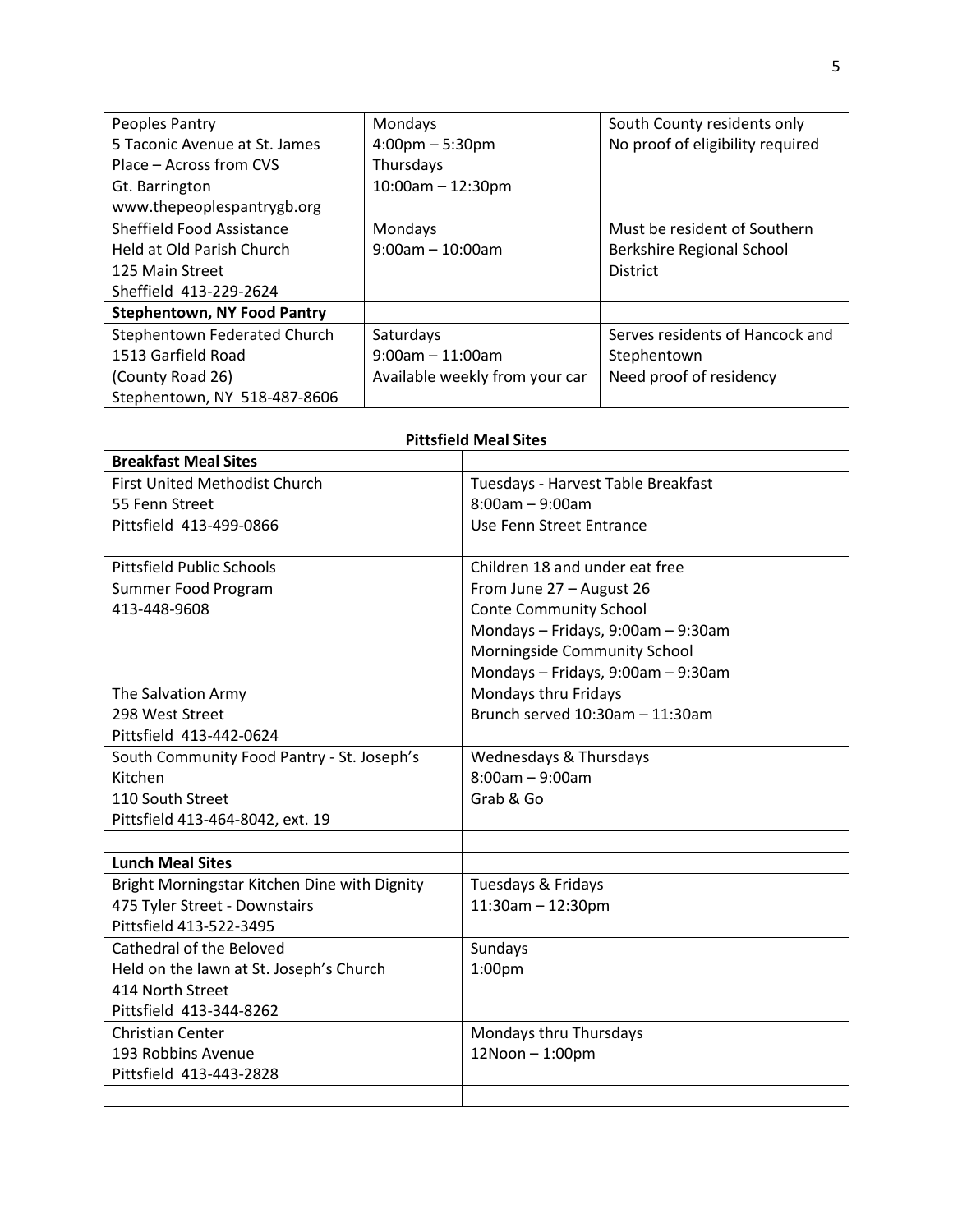| Jewish Federation at Knesset Israel Synagogue | Mondays, Tuesdays, and Thursdays                   |
|-----------------------------------------------|----------------------------------------------------|
| 16 Colt Road                                  | 11:45 - 12 Noon - Pick-up at kitchen door          |
| Pittsfield 413-442-2200                       | Kosher senior meals grab & go                      |
|                                               | Meals by reservation by calling 413-442-2200       |
| <b>Pittsfield Public Schools</b>              | Children 18 and under eat free                     |
| Summer Food Program                           | From June 27 - August 26                           |
| 413-448-9608                                  | <b>Conte Community School</b>                      |
|                                               | Mondays - Fridays, 12Noon - 12:30pm                |
|                                               | Morningside Community School                       |
|                                               | Mondays - Fridays, 12Noon - 12:30pm                |
|                                               |                                                    |
|                                               | From July 2- August 20                             |
|                                               | Pittsfield Farmers' Market (Pittsfield Common on   |
|                                               | First Street)                                      |
|                                               | Saturdays, 11:30am - 1:00pm (lunch only)           |
| <b>Pittsfield Senior Center</b>               | Mondays thru Fridays                               |
| 330 North Street                              | 11:30am - 12:30pm                                  |
| Pittsfield 413-499-9346                       | Congregate meals                                   |
|                                               | Call 1 day ahead for reservations                  |
|                                               | Recommended \$3 donation for seniors 60 and over   |
| Price Memorial AME Zion Church                | Saturdays                                          |
| 163 Linden Street                             | $11:00am - 1:00pm$                                 |
| Pittsfield 413-464-7827                       | Bagged lunches to go - Call Connie at 413-358-8393 |
|                                               | for information on deliveries                      |
| <b>Dinner Meal Sites</b>                      |                                                    |
| Bright Morningstar Kitchen Dine with Dignity  | Wednesdays                                         |
| 475 Tyler Street - Downstairs                 | $4:30$ pm $-5:30$ pm                               |
| Pittsfield 413-522-3495                       |                                                    |
| First Baptist Church - "Feed My Sheep"        | Mondays                                            |
| 88 South Street                               | $5:30$ pm $-6:30$ pm                               |
| Pittsfield 413-445-4539                       | Grab & Go                                          |
| First United Methodist Church                 | Tuesdays - Harvest Table Meal                      |
| 55 Fenn Street                                | $4:00 \text{pm} - 5:30 \text{pm}$                  |
| Pittsfield 413-499-0866                       | Use Fenn Street Entrance                           |
| St. Stephen's Church (Enter on Allen Street)  | Thursdays & Fridays                                |
| 67 East Street                                | 4:45pm - 5:30pm                                    |
| Pittsfield 413-448-8276                       |                                                    |
| The Salvation Army                            | Sundays                                            |
| 298 West Street                               | $4:30 \text{pm} - 5:00 \text{pm}$                  |
| Pittsfield 413-442-0624                       |                                                    |
| South Community Food Pantry - St. Joseph's    | Wednesdays                                         |
| Kitchen                                       | $4:30$ pm $-5:30$ pm                               |
| 110 South Street                              | Grab & Go                                          |
|                                               |                                                    |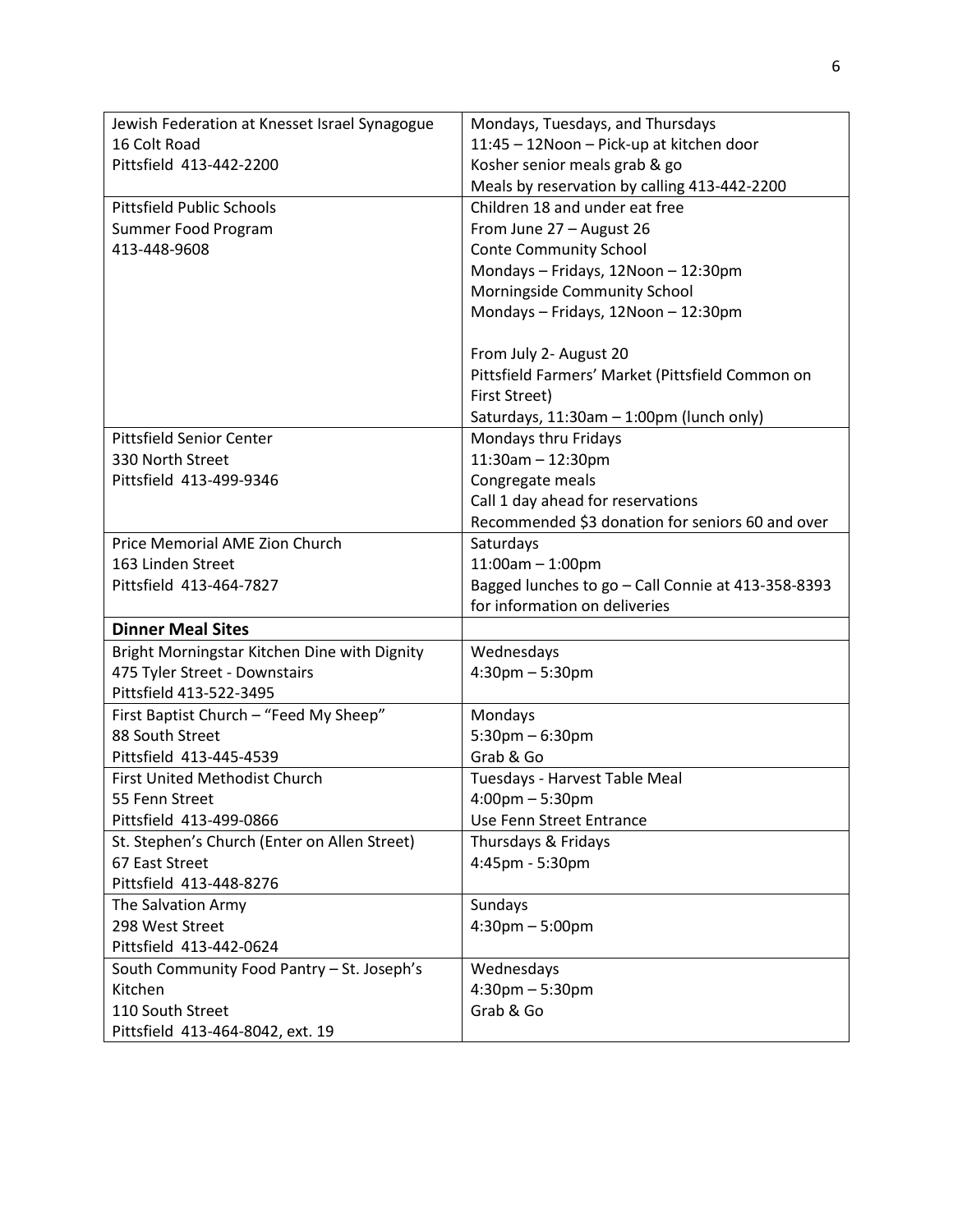| <b>Lunch Meal Site</b>               |                                          |
|--------------------------------------|------------------------------------------|
| <b>Dalton Senior Center</b>          | Mondays and Thursdays                    |
| 40 Field Street Ext.                 | $12N$ oon $-1:00$ pm                     |
| Dalton 413-684-2000                  | Congregate meals available for grab & go |
| (Run by the Dalton Council on Aging) | Must enroll with Elder Services first.   |
|                                      | Need 24 hour notice. Call 684-2000.      |

| Breakfast, Lunch, & Dinner Meal Sites           |                                                     |
|-------------------------------------------------|-----------------------------------------------------|
| Adams COA                                       | Congregate meals Mondays thru Thursdays at          |
| 3 Hoosac Street                                 | 11:30am                                             |
| Adams 413-743-8333                              | Grab & Go Meals, Fridays 11:00am - 11:30am          |
|                                                 | Please call 24 hours in advance to register for a   |
|                                                 | meal at 413-743-8333                                |
| Berkshire Food Project                          | Mondays, Wednesdays, and Fridays                    |
| Held at First Congregational Church of N. Adams | $11:30am - 1:00pm$                                  |
| 134 Main Street                                 |                                                     |
| North Adams 413-664-7378                        |                                                     |
| Cheshire COA                                    | Mondays thru Fridays                                |
| Held at Cheshire Community Center               | 10:15am - 12Noon                                    |
| 119 School Street                               | Congregate meals available for grab & go            |
| Cheshire 413-743-9719                           | Must call Cheshire COA                              |
| First Baptist Church Community Soup Kitchen     | Saturdays                                           |
| Eagle Street Entrance                           | $11:00$ am $-12$ Noon                               |
| 131 Main Street                                 |                                                     |
| North Adams 413-652-7619                        |                                                     |
| <b>McCann Technical School</b>                  | Mondays, Wednesdays, and Fridays                    |
| 70 Hodges Cross Road                            | $3:00$ pm $-3:45$ pm                                |
| <b>North Adams</b>                              | On the pick-up days there will be one hot meal, one |
| 413-663-5383                                    | cold meal, and two breakfasts.                      |
| Grab & Go meals at no cost for any student ages | Pick-ups every week unless there is a holiday       |
| 18 and under from around the area               |                                                     |
| North Adams COA will be closed for renovations. |                                                     |
| For more information, please call 413-662-3125  |                                                     |
| North Adams Public Schools                      | Meals provided for all children free of charge      |
| Summer Food Service Program                     | Please Note: Sites are closed July 4, 2022          |
| 413-822-2261                                    | From June 27 - Augut 19                             |
|                                                 | <b>Brayton Elementary School</b>                    |
|                                                 | Lunch 11:00am - 11:30am                             |
|                                                 | <b>Mohawk Forest Apartments</b>                     |
|                                                 | Lunch 11:30am - 12Noon                              |
|                                                 | <b>Greylock Valley Apartments</b>                   |
|                                                 | Lunch 12:15pm - 12:45pm                             |
|                                                 | Noel Field Splash Pad                               |
|                                                 | Lunch 12:15pm- 12:45pm                              |

## **North County Meal Sites**